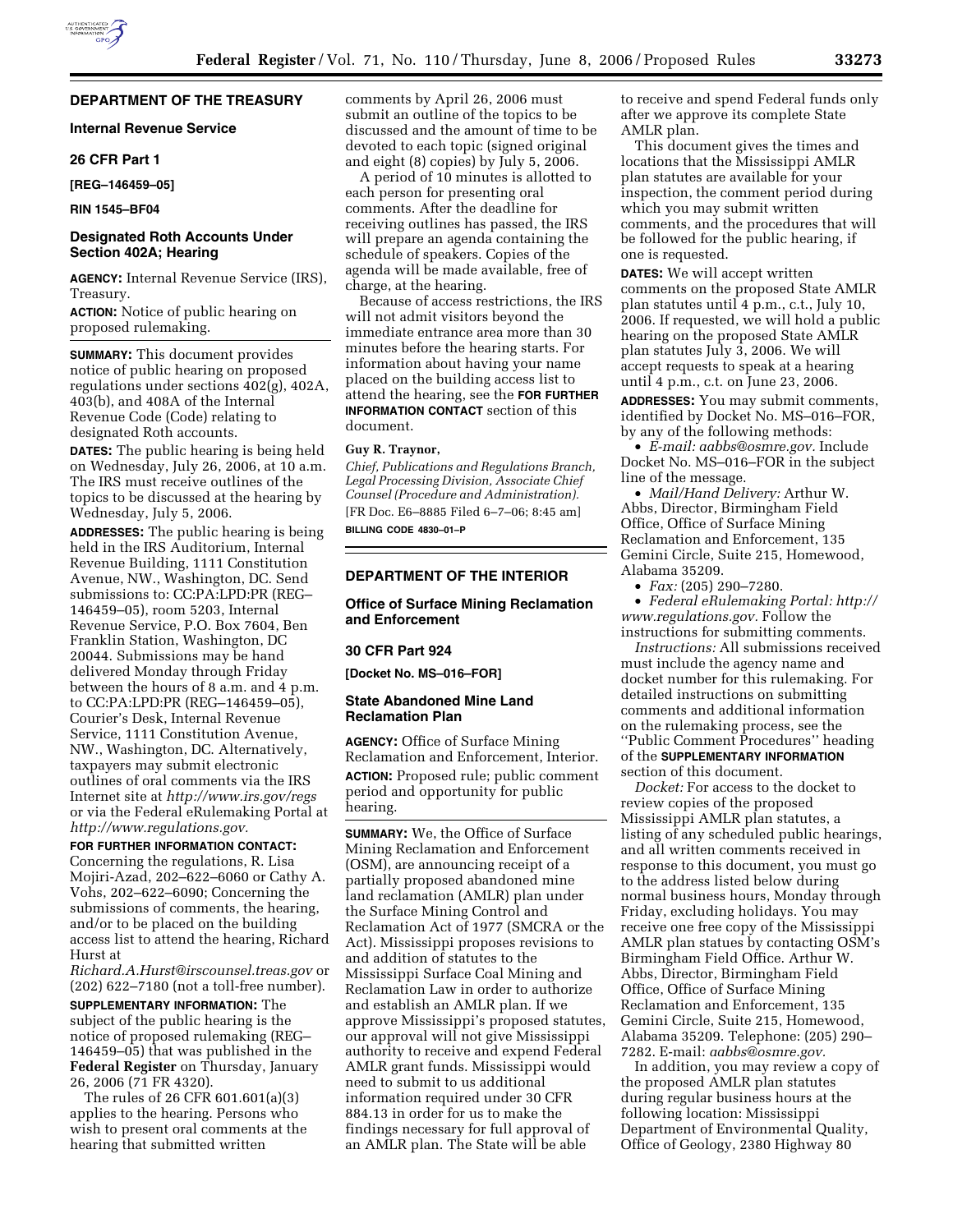West, Jackson, Mississippi 39289–1307, Telephone: (601) 961–5500.

#### **FOR FURTHER INFORMATION CONTACT:**

Arthur W. Abbs, Director, Birmingham Field Office. Telephone: (205) 290– 7282. E-mail: *aabbs@osmre.gov.* 

#### **SUPPLEMENTARY INFORMATION:**

- I. Background on the Abandoned Mine Land Reclamation Program
- II. Description of the Proposed AMLR Plan **Statutes**
- III. Public Comment Procedures
- IV. Procedural Determinations

# **I. Background on the Abandoned Mine Land Reclamation Program**

The Abandoned Mine Land Reclamation Program was established by Title IV of the Act (30 U.S.C. 1201 *et seq.*) in response to concerns over extensive environmental damage caused by past coal mining activities. The program is funded by a reclamation fee collected on each ton of coal that is produced. The money collected is used to finance the reclamation of abandoned coal mines and for other authorized activities. Section 405 of the Act allows States and Indian Tribes to assume exclusive responsibility for reclamation activity within the State or on Indian lands if they develop and submit to the Secretary of the Interior for approval, a program (often referred to as a plan) for the reclamation of abandoned coal mines.

Currently, Mississippi does not have a federally approved AMLR plan.

# **II. Description of the Proposed AMLR Plan Statutes**

By letter dated April 5, 2006 (Administrative Record No. MS–0402), Mississippi sent us its AMLR plan statues under SMCRA (30 U.S.C. 1201 *et seq.*). The purpose of this submission is to demonstrate both the intent and capability to assume responsibility for administering and conducting the provisions of SMCRA and OSM's Abandoned Mine Land Reclamation Program (30 CFR Chapter 7, Subchapter R).

This notice describes the nature of the proposed AMLR plan statutes and includes information concerning public participation in the Director's determination of whether or not the submitted AMLR plan statutes may be approved. Mississippi's submission of its statutes is the first step the State has taken in the process for establishing a comprehensive program for the reclamation of abandoned mine lands in Mississippi. By submitting its proposed AMLR plan statutes, Mississippi has indicated its wish to be primarily responsible for this program.

Mississippi's AMLR plan statutes include:

*A. Section 53–9–3 Legislative Findings and Declarations* 

Mississippi proposes revisions to Section 53–9–3 to read as follows:

(k) The provisions of the 2001 amendments to this chapter are to provide for and implement a state program for abandoned mine reclamation which complies with the provisions of Subchapter IV of the federal Surface Mining Control and Reclamation Act of 1977, 30 U.S.C. 1231 through 1243.

### *B. Section 53–9–7 Definitions*

Mississippi proposes revisions to Section 53–9–7 by adding definitions for ''Abandoned mine lands,'' ''Secretary,'' and ''State reclamation program.''

*C. Section 53–9–89 Surface Coal Mining and Reclamation Fund; Deposit of Funds* 

1. Mississippi proposes to revise Section 53–9–89(1)(a) by adding an account entitled ''Abandoned Mine Lands Reclamation Account.''

2. Mississippi proposes to add new Section 53–9–89(1)(c) to read as follows:

(c) The Abandoned Mine Lands Reclamation Account shall receive all state and federal appropriations, grants and donations for the purposes of the reclamation of abandoned mine lands under this chapter, and such funds shall be made available to the commission to be used as provided in this section for the purposes of abandoned mine reclamation under this chapter and the regulations of the commission. Funds in the Abandoned Mine Land Account may be used for the following purposes:

3. Mississippi also proposes to add specific purposes at Section 53–9–  $89(1)(c)(i)$  through (v) for using the funds in accordance with section  $401(c)(1)$ , (c)(4), (c)(8), (c)(9), and (c)(13) of SMCRA.

*D. Section 53–9–101 Priorities for Expenditure of Funds From Abandoned Mine Lands Reclamation Account; Certain Sites and Areas Ineligible for Expenditures; Projects Involving Protection, Repair, Replacement, Construction, or Enhancements of Certain Utilities* 

1. At Section 53–9–101(1), Mississippi proposes to add priorities for the expenditure of funds from the Abandoned Mine Lands Reclamation Account on eligible lands and waters. These priorities include those of section 403(a) of SMCRA.

2. At Section 53–9–101(2), Mississippi proposes to add, in accordance with section 411(a), (b), and (c) of SMCRA, provisions for certifying that all of the priorities stated in

subsection (1) for eligible lands and waters have been achieved. Mississippi also added the priorities for expenditure of funds for land, water, and specific facilities after the certification.

3. At Section 53–9–101(3), Mississippi proposes to add a provision that provides that sites and areas designated for remedial action under the Uranium Mill Tailings Radiation Control Act of 1978 or which have been listed for remedial action under the Comprehensive Environmental Response, Compensation, and Liability Act shall not be eligible for expenditure from the Abandoned Mine Lands Reclamation Account.

4. At Section 53–9–101(4), Mississippi added the priorities for noncoal minerals and reclamation projects involving utilities adversely affected by coal or mineral mining.

*E. Section 53–9–103 Only Abandoned Mine Lands Eligible for Program Expenditures* 

Mississippi proposes to add the following provision at Section 53–9– 103:

Only abandoned mine lands are eligible for reclamation or drainage abatement expenditures from the Abandoned Mine Lands Reclamation Account.

*F. Section 53–9–105 Program To Comply With Federal Law; Required Filings; Public Hearing and Comment Period; Liability* 

1. At Section 53–9–105(1), Mississippi proposes the following new provision:

The department, through the Office of Geology, shall establish and maintain a state reclamation program for abandoned mines which complies with Subchapter IV of the federal Surface Mining Control and Reclamation Act of 1977, 30 U.S.C. 1231 through 1243.

2. At Section 53–9–105(2), Mississippi proposes to add, in accordance with section 405(f) of SMCRA, provisions for submitting an application to the Secretary of the Interior (Secretary) for the support of the State program and implementation of specific reclamation projects.

3. At Section 53–9–105(3), Mississippi proposes to add, in accordance with section 405(g) of SMCRA, a provision regarding the reporting of costs for each proposed project.

4. At Section 53–9–105(4), Mississippi proposes to add, in accordance with section 405(j) of SMCRA, a provision that provides for reports on operations of the reclamation program as required by the Secretary.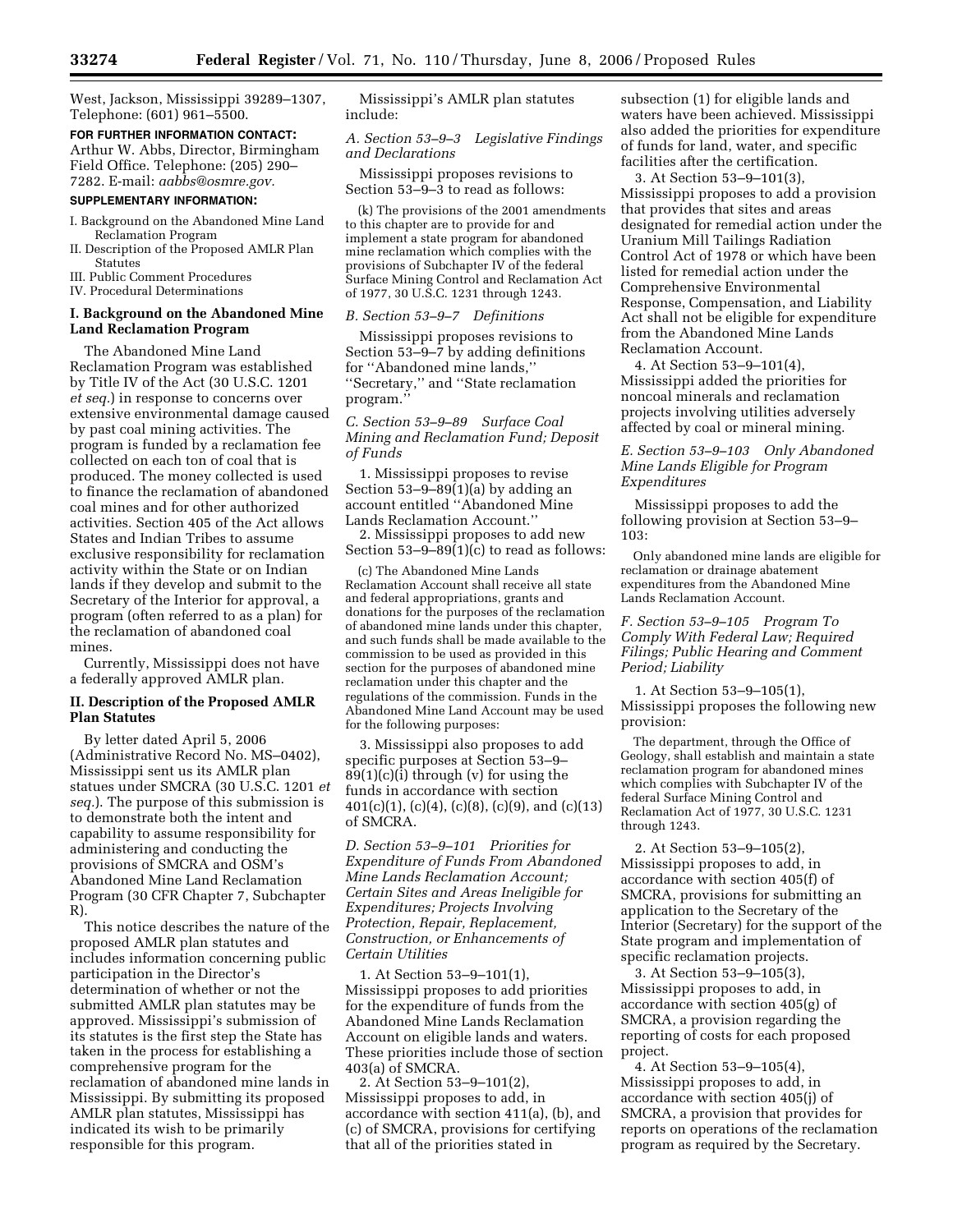5. At Section 53–9–105(5), Mississippi proposes to add a provision allowing public participation in the annual grant application and the eligibility, priority ranking, and selection of lands for reclamation.

6. At Section 53–9–105(6), Mississippi proposes to add, in accordance with section 405(l) of SMCRA, a provision that normally exempts the State from liability for any costs or damages as a result of action taken or omitted in the course of carrying out the State reclamation program except for gross negligence or intentional misconduct.

*G. Section 53–9–107 Right of Entry Upon Property Adversely Affected by Past Coal Mining; Order and Required Findings; Right of Entry Upon Property to Conduct Studies or Exploratory Work* 

At Section 53–9–107(1) and (2), Mississippi proposes to add, in accordance with section 407(a) and (b) of SMCRA, provisions allowing right of entry upon the property adversely affected by past coal mining practices and any other property to have access to such property.

# *H. Section 53–9–109 Acquisition of Land Adversely Affected by Past Coal Mining; Sale of Acquired Land; Administrative Responsibility for Acquired Land; Grants*

At Section 53–9–109, Mississippi proposes to add, in accordance with section 407(c), (d), (e), (h), and (g) of SMCRA, provisions allowing acquisition and disposition of lands if such land or interest is adversely affected by past coal mining practices and upon a determination that acquisition of such land is necessary for successful reclamation.

## *I. Section 53–9–111 Review of Commission Action; Formal Hearing; Landowner Rights and Remedies*

At Section 53–9–111, Mississippi proposes to add, in accordance with section 407(g) of SMCRA, provisions relating to landowner rights in condemnation proceedings, including the right of a formal hearing.

*J. Section 53–9–113 Itemization of Funds Expended; Filing of Statement in County Land Records Detailing Increase in Land Value from Expenditure of Fund; Statement to Constitute Lien Upon Land; Hearing and Appeal* 

At Section 53–9–113, Mississippi proposes to add, in accordance with section 408 of SMCRA, provisions allowing liens on completed projects funded by the Abandoned Mine Lands Reclamation Account.

*K. Section 53–9–115 Governor May Request Action Against Certain Hazards Caused by Mining of Minerals Other Than Coal; Limitations on Funds Available; Acquisition of Interest in Land* 

At Section 53–9–115, Mississippi proposes, in accordance with section 409 of SMCRA, that the Governor may request the Secretary to authorize the commission to fill voids; seal open or abandoned tunnels, shafts, and entryways; and reclaim surface impacts of underground or surface mining of minerals other than coal which could endanger life and property, constitute a hazard to public health and safety, or degrade the environment. The funds available must be limited to those allocated to the State under section  $402(g)(1)$  and  $(5)$  of SMCRA.

*L. Section 53–9–117 Interdepartmental Cooperation; Provision of Technical Expertise, Personnel, Equipment, Materials, and Supplies* 

At Section 53–9–117, Mississippi proposes, in accordance with section 414 of SMCRA, the following provision:

All departments, boards, commissions and agencies of this state shall cooperate with the commission by providing available technical expertise, personnel, equipment, materials and supplies as may be required to implement and administer the provisions of the state abandoned mine lands reclamation program.

# *M. Section 53–9–119 Injunctions*

At Section 53–9–119, Mississippi proposes, in accordance with section 413(c) of SMCRA, the following provision:

The commission, in addition to any other remedies allowed by law, may initiate in the name of the state, in any court of competent jurisdiction, an action in equity for an injunction to restrain any interference with the exercise of the right to enter or to conduct any work provided in this chapter.

# *N. Section 53–9–121 Power and Authority to Implement Program; Promulgation of Rules and Regulations; Cooperative Projects*

At Section 53–9–121, Mississippi proposes, in accordance with section 413(a) and (b) of SMCRA, the following provisions:

The commission shall have the power and authority to engage in any work and to do all things necessary or expedient, including promulgation of rules and regulations, to implement and administer the abandoned mine lands reclamation program in Mississippi. The commission also shall have the power and authority to engage in cooperative projects with any other agency of the United States of America or any state or federal agency to achieve the objectives of the

abandoned mine lands reclamation program in Mississippi.

*O. Section 53–9–123 Authority With Regard to Land Affected by Noncoal Mining Practices; Agreement of Landowner; Required Findings; Limitations on Expenditure of Funds* 

At Section 53–9–123, Mississippi proposes the following provisions:

The commission shall have the authority granted in Sections 53–9–107(1) and 53–9– 109, as applied to land or water resources that have been adversely affected by mining practices other than coal mining practices, only upon the agreement of the current landowner(s). The commission shall have this authority only after making the findings required by Section 53-9-107(1)(a) and (b), as modified to reflect that the effects were caused by noncoal mining practices. Funds shall not be expended from the Abandoned Mine Lands Reclamation Account on lands adversely affected by mining or processing practices other than coal mining or processing practices unless and until the landowner(s) agrees to abide with all provisions of Section 53–9–113. This section does not limit the authority of the commission to perform any act authorized by the Mississippi Air and Water Pollution Control Law, Section 49–17–1 *et seq.*, the organic act of the commission, Section 49–2– 1 *et seq.*, or the Mississippi Surface Mining and Reclamation Law, Section 53–7–1 *et seq.* 

#### **III. Public Comment Procedures**

Under the provisions of 30 CFR  $884.13(c)(7)$ , we are requesting comments on whether Mississippi's AMLR plan statutes satisfy the applicable State reclamation plan approval criteria of 30 CFR 884.14.

The proposed Mississippi AMLR plan statutes for abandoned mine land reclamation can be approved if:

1. The public has been given adequate notice and opportunity to comment and the record does not reflect major unresolved controversies.

2. Views of other Federal agencies have been solicited and considered.

3. The State has the legal authority, policies, and administrative structure to carry out the State AMLR plan.

4. The State AMLR plan meets all requirements of the OSM AMLR program provisions.

5. The State has an approved regulatory program.

6. The State AMLR plan is in compliance with all applicable State and Federal laws and regulations.

If we approve the statutes, this does not authorize Mississippi to receive or spend Federal AMLR grant funds. Mississippi would need to submit to us additional information required under 30 CFR 884.13 in order for us to make the findings necessary for full approval of an AMLR plan. The State will be able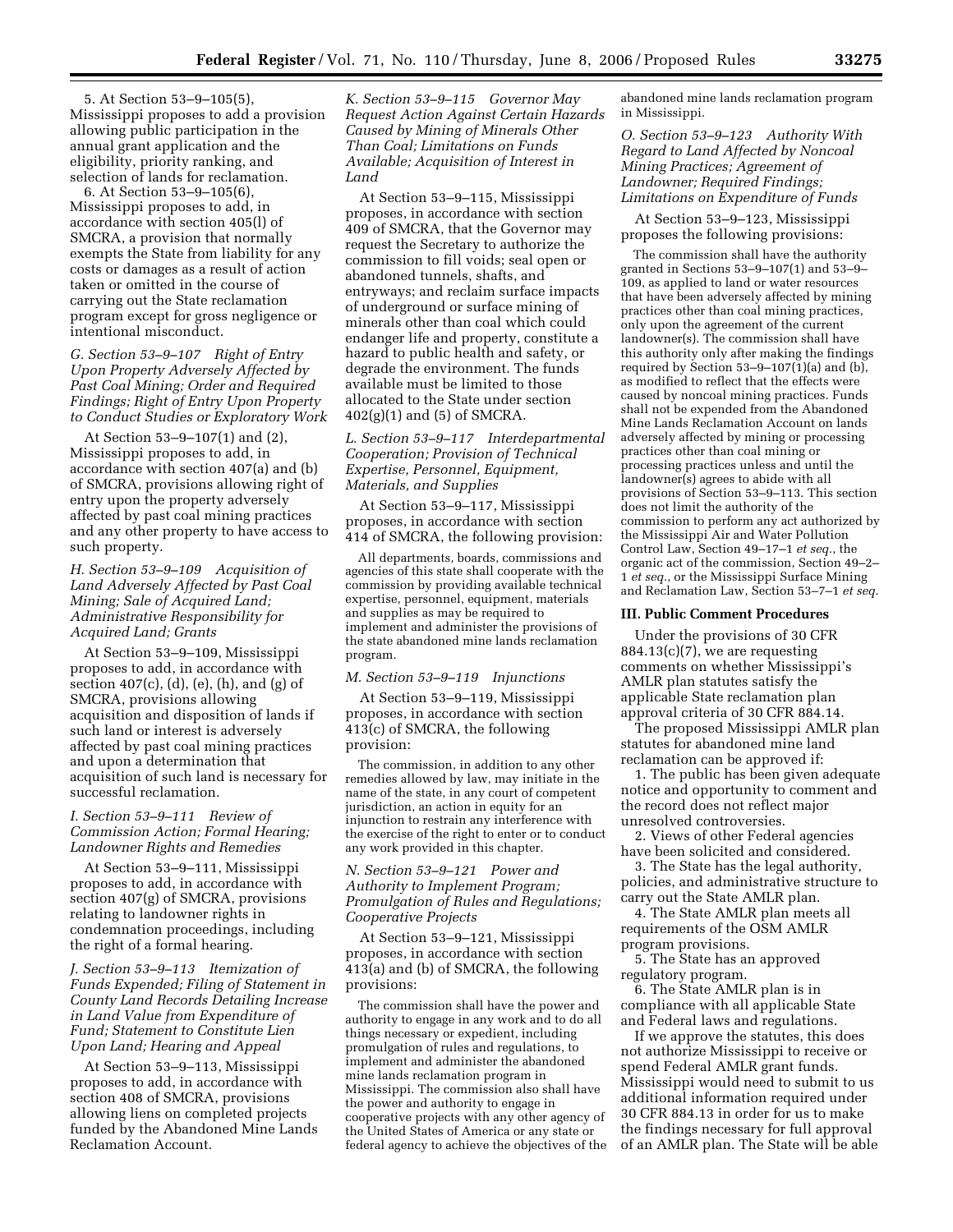to receive and spend Federal funds only after we approve its complete State AMLR plan.

### *Written Comments*

Send your written or electronic comments to OSM at the address given above. Your written comments should be specific, pertain only to the issues proposed in this rulemaking, and include explanations in support of your recommendations. We will not consider or respond to your comments when developing the final rule if they are received after the close of the comment period (see DATES). We will make every attempt to log all comments into the administrative record, but comments delivered to an address other than the Birmingham Field Office may not be logged in.

### *Electronic Comments*

Please submit Internet comments as an ASCII or Word file avoiding the use of special characters and any form of encryption. Please also include ''Attn: MS–016–FOR'' and your name and return address in your Internet message. If you do not receive a confirmation that we have received your Internet message, contact the Birmingham Field Office at (205) 290–7282.

#### *Availability of Comments*

We will make comments, including names and addresses of respondents, available for public review during normal business hours. We will not consider anonymous comments. If individual respondents request confidentiality, we will honor their request to the extent allowable by law. Individual respondents who wish to withhold their name or address from public review, except for the city or town, must state this prominently at the beginning of their comments. We will make all submissions from organizations or businesses, and from individuals identifying themselves as representatives or officials of organizations or businesses, available for public review in their entirety.

#### *Public Hearing*

If you wish to speak at the public hearing, contact the person listed under **FOR FURTHER INFORMATION CONTACT** by 4 p.m., c.t. on June 23, 2006. If you are disabled and need special accommodations to attend a public hearing, contact the person listed under **FOR FURTHER INFORMATION CONTACT.** We will arrange the location and time of the hearing with those persons requesting the hearing. If no one requests an opportunity to speak, we will not hold a hearing.

To assist the transcriber and ensure an accurate record, we request, if possible, that each person who speaks at the public hearing provide us with a written copy of his or her comments. The public hearing will continue on the specified date until everyone scheduled to speak has been given an opportunity to be heard. If you are in the audience and have not been scheduled to speak and wish to do so, you will be allowed to speak after those who have been scheduled. We will end the hearing after everyone scheduled to speak and others present in the audience who wish to speak, have been heard.

## *Public Meeting*

If only one person requests an opportunity to speak, we may hold a public meeting rather than a public hearing. If you wish to meet with us to discuss Mississippi's proposed AMLR plan, please request a meeting by contacting the person listed under **FOR FURTHER INFORMATION CONTACT.** All such meetings are open to the public and, if possible, we will post notices of meetings at the locations listed under **ADDRESSES**. We will make a written summary of each meeting a part of the administrative record.

### **IV. Procedural Determinations**

#### *Executive Order 12630—Takings*

This rule does not have takings implications. This determination is based on the analysis performed for the counterpart Federal regulation.

# *Executive Order 12866—Regulatory Planning and Review*

This rule is exempted from review by the Office of Management and Budget (OMB) under Executive Order 12866.

### *Executive Order 12988—Civil Justice Reform*

The Department of the Interior has conducted the reviews required by section 3 of Executive Order 12988 and has determined that this rule meets the applicable standards of subsections (a) and (b) of that section. However, these standards are not applicable to the actual language of State and Tribal abandoned mine land reclamation plans because each program is drafted and promulgated by a specific State or Tribe, not by OSM. Decisions on proposed abandoned mine land reclamation plans submitted by a State or Tribe are based solely on a determination of whether the submittal meets the requirements of Title IV of SMCRA (30 U.S.C. 1231– 1243) and 30 CFR part 884 of the Federal regulations.

### *Executive Order 13132—Federalism*

This rule does not have Federalism implications. SMCRA delineates the roles of the Federal and State governments with regard to the regulation of abandoned mine land reclamation programs. One of the purposes of SMCRA is to ''establish a nationwide program to protect society and the environment from the adverse effects of surface coal mining operations.'' Section 405(d) of SMCRA requires State abandoned mine land reclamation programs to be in compliance with the procedures, guidelines, and requirements established under SMCRA.

# *Executive Order 13175—Consultation and Coordination With Indian Tribal Governments*

In accordance with Executive Order 13175, we have evaluated the potential effects of this rule on Federallyrecognized Indian tribes and have determined that the rule does not have substantial direct effects on one or more Indian tribes, on the relationship between the Federal Government and Indian tribes, or on the distribution of power and responsibilities between the Federal Government and Indian tribes. This determination is based on the fact that the Mississippi plan does not provide for reclamation and restoration of land and water resources adversely affected by past coal mining on Indian lands. Therefore, the Mississippi plan has no effect on Federally-recognized Indian tribes.

# *Executive Order 13211—Regulations That Significantly Affect the Supply, Distribution, or Use of Energy*

On May 18, 2001, the President issued Executive Order 13211 which requires agencies to prepare a Statement of Energy Effects for a rule that is (1) considered significant under Executive Order 12866, and (2) likely to have a significant adverse effect on the supply, distribution, or use of energy. Because this rule is exempt from review under Executive Order 12866 and is not expected to have a significant adverse effect on the supply, distribution, or use of energy, a Statement of Energy Effects is not required.

#### *National Environmental Policy Act*

This rule does not require an environmental impact statement because agency decisions on proposed State and Tribal abandoned mine land reclamation plans are categorically excluded from compliance with the National Environmental Policy Act (42 U.S.C. 4332) by the Manual of the